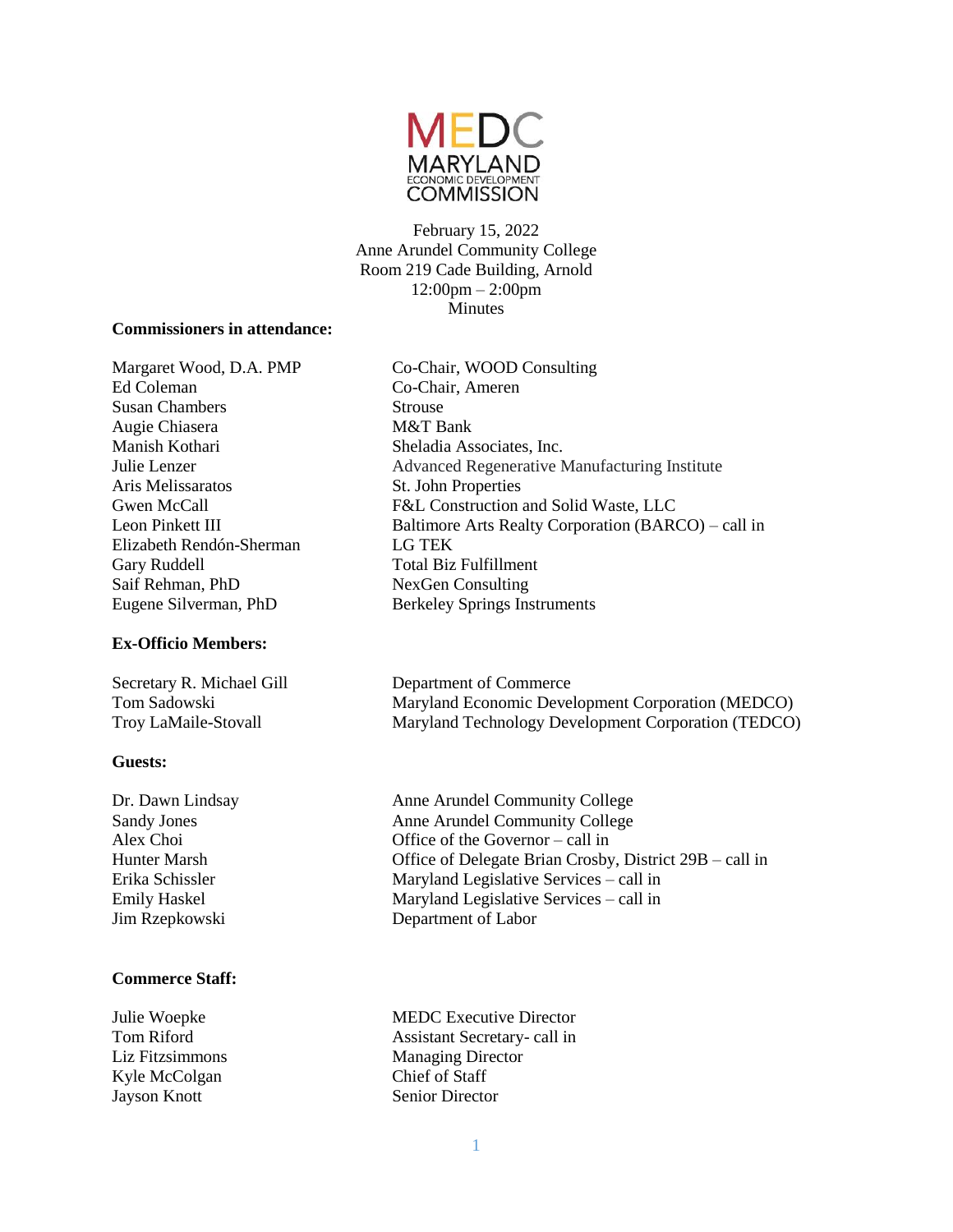| James Palma    | Research Director $-$ call in |
|----------------|-------------------------------|
| Michael Siers  | Economist                     |
| Melissa Brown  | <b>Policy Analyst</b>         |
| Sarah Sheppard | <b>Workforce Director</b>     |

## **I. Call to Order**

Dr. Margaret Wood, Co-Chair called the meeting to order at 12:02 pm and introduced Anne Arundel Community College President Dr. Dawn Lindsay. Her bio was included in the meeting materials.

## **II. Welcome**

Dr. Dawn Lindsay, the sixth President of Anne Arundel Community College welcomed the Commissioners and attendees. She provided background on the College, emphasizing the public private partnerships to address workforce needs and announced the establishment of the new Clauson Center for Innovation and Skilled Trades to prepare students for the changing job market. She thanked the State for its support of College Programs and facilities and collaborations with the business community.

#### **III. Introduction of 2021 Members**

Co-Chair Wood invited those new Commissioners as of 2021 to provide introductions of themselves and their businesses.

#### **IV. Review and approval of November 16, 2021 Meeting Minutes**

Upon a motion duly made and seconded, the November 16, 2021 meeting minutes approved.

## **V. Rankings & Research Subcommittee**

Commissioner Elizabeth Rendón-Sherman, Chair, Rankings and Research Subcommittee addressed the Commission and reported that the new Rankings Report had been updated since the last meeting to include information on apprentices, community college enrollment, and associate degree attainment. She added that the Report, Dashboard and Maryland Neighborhood Needs Index (MNNI) was reviewed by Secretary Gill and the Commerce Subcabinet and there were no additional changes suggested. Lastly, Ms. Rendón-Sherman reported that the Research Team is working with the Marketing and Communications team to have the dashboard embedded on the MEDC website for easy access by Commissioners.

Referencing the new Ranking Report, she reported:

- Since the last meeting, Maryland's economic recovery has continued:
	- o Unemployment rate now sits at 5.0%, down from 5.9% since the November meeting.
	- o The state has continued to add jobs. In October, November, and December, Maryland added a combined 30,600 jobs.
- New Rankings updates: According to a new study by the Council on State Taxation, Maryland ranks #1 and has the lowest share of state and local taxes paid by businesses. Maryland also ranks fifth overall in terms of the lowest state and local business taxes paid per dollar of net government spending that benefits businesses. This ranking is down from  $\#1$  in 2020, but the State's position is still strong.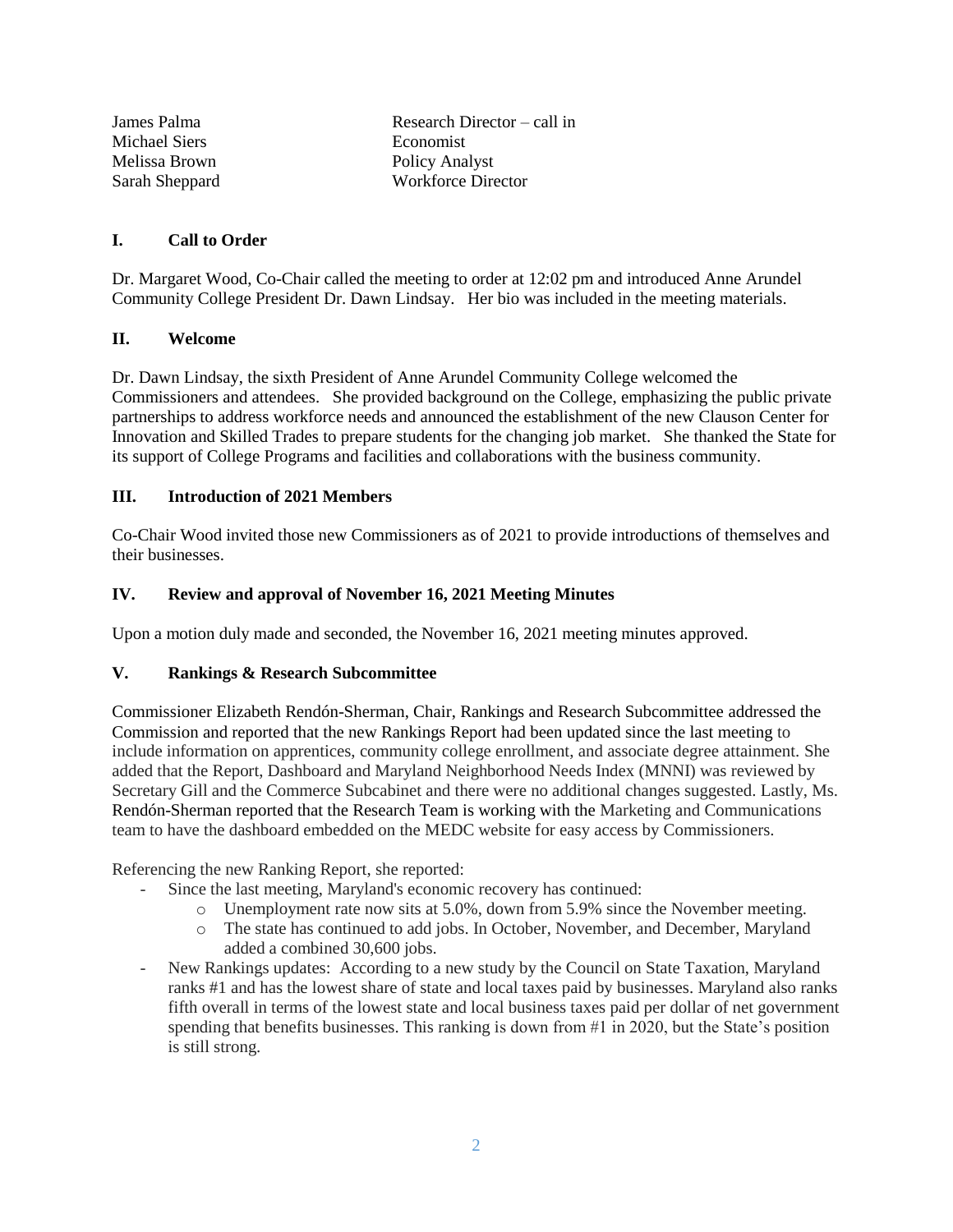# **VI. Department of Commerce Update**

Commerce Secretary R. Michael Gill, addressed the Commission and provided an overview of the progress of the Department and Commission since the beginning of the Hogan-Rutherford Administration. Among the items he discussed were the 2016 Strategic Plan; Commerce Subcabinet and its subsequent expansion; Customer Service Promise and Initiative; Maryland Marketing Partnership; Scorecard; key and emerging industries; additional focus on regionalism; promotion of the Department programs and impacts; and the importance of finishing strong. He then introduced Economist Mike Siers to review the unemployment rate, total employment and manufacturing employment spanning 2015 to present.

MEDC Executive Director Julie Woepke addressed the Commission and reported that the Secretary and the Business Development Team will be actively on the road. She reviewed the number of speaking and meeting requests and highlighted several upcoming Marketing Events.

Mr. Jayson Knott, Senior Director, Business Attraction, addressed the Commission and described the latest Business Attractions and Expansion Opportunities. He described the recent wins; existing pipeline; breakdown by region of the number of opportunities, prospective jobs, capital expenditure and opportunities of at least 35 jobs. He answered questions from the Commission including commonalities with life sciences and manufacturing opportunities; data centers and impact from recent legislation; and the impact of more jobs for Marylanders legislation attracting new projects.

Ms. Liz Fitsimmons, Managing Director, Office of Tourism Film addressed the Commission and provided an update on the impact of the pandemic on Maryland visitor spending, sales tax revenue, and workforce. She also provided bright spots on the tourism horizon highlighting a number of upcoming events, promotions and initiatives. She answered questions from the Commissioners.

Ms. Melissa Brown, Policy Analyst, continued the Commerce Presentation by describing the 2022 legislative priorities and the Department's Budget Priorities. Co-Chair Wood stated that as per Statute requirement, the Department's Budget was reviewed and accepted prior to being submitted. No questions were asked of Ms. Brown.

All presentations on file.

# **VII. Workforce and Economic Development – Building a Strong Workforce**

Sarah Sheppard, Senior Director, Education and Workforce, Department of Commerce addressed the Commission and presented an overview of her role in coordination with industry sectors and workforce partners to identify and initiate programs to support businesses. She highlighted work with the Life Sciences and Manufacturing Advisory Boards, Cybersecurity partners, and TEDCO among others. She noted the successful Maryland Workforce Expressway which provides a central location for all workforce related programs and resources for employers and job seekers.

Ms. Sheppard then introduced Assistant Secretary Jim Rzepkowski, Division of Workforce Development & Adult Learning of the Department of Labor who provided a review of the collaborative Federal Build Back Better Grant application as part of the Good Jobs Challenge focused on wind energy. He described the partners involved which included both public and private sector. He said an announcement is anticipated in May/June timeframe.